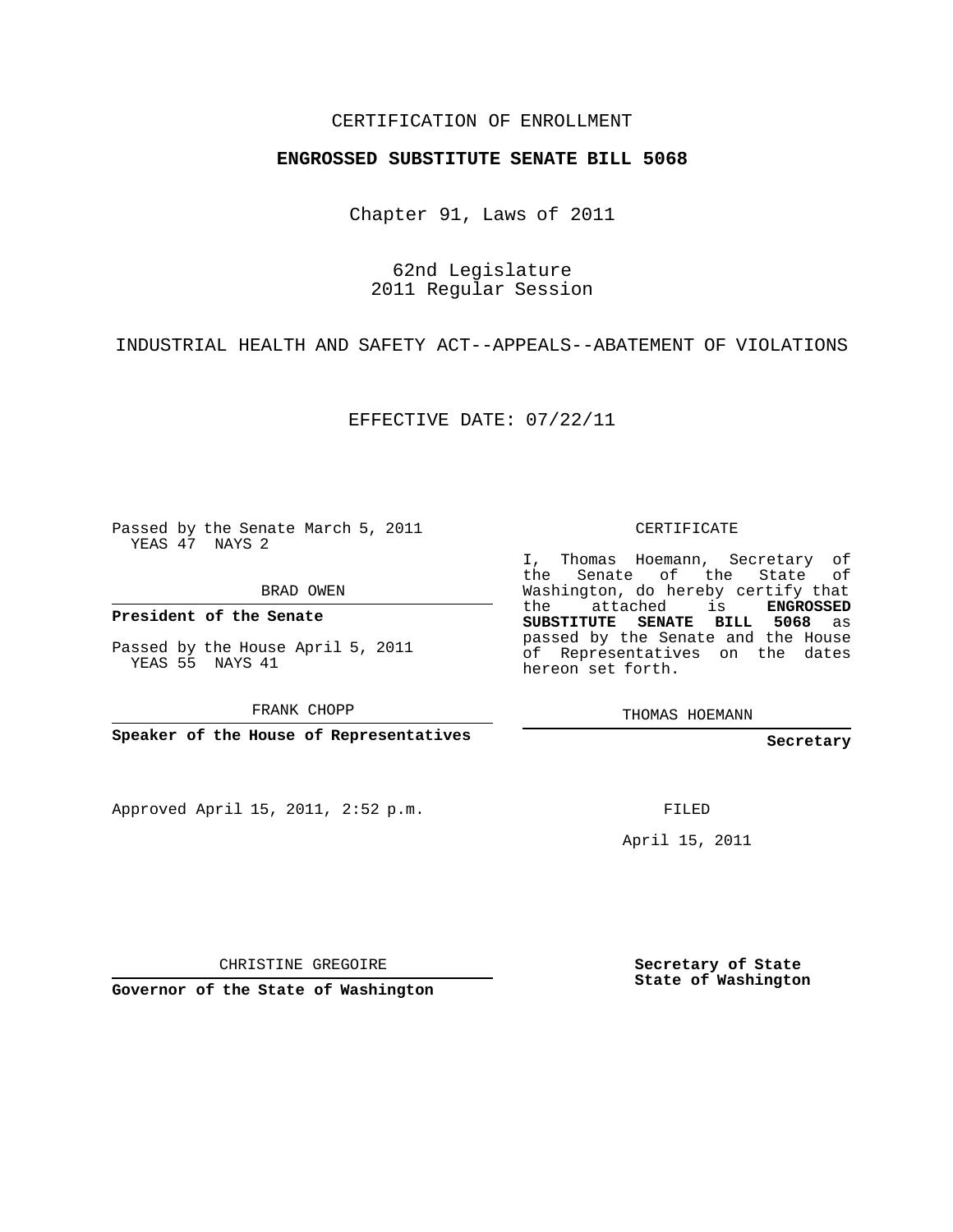## **ENGROSSED SUBSTITUTE SENATE BILL 5068** \_\_\_\_\_\_\_\_\_\_\_\_\_\_\_\_\_\_\_\_\_\_\_\_\_\_\_\_\_\_\_\_\_\_\_\_\_\_\_\_\_\_\_\_\_

\_\_\_\_\_\_\_\_\_\_\_\_\_\_\_\_\_\_\_\_\_\_\_\_\_\_\_\_\_\_\_\_\_\_\_\_\_\_\_\_\_\_\_\_\_

Passed Legislature - 2011 Regular Session

## **State of Washington 62nd Legislature 2011 Regular Session**

By Senate Labor, Commerce & Consumer Protection (originally sponsored<br>by Senators Conway, Prentice, and Kohl-Welles; by request of by Senators Conway, Prentice, and Kohl-Welles; by request of Department of Labor & Industries)

READ FIRST TIME 02/17/11.

 AN ACT Relating to the abatement of violations of the Washington industrial safety and health act during an appeal; and amending RCW 49.17.140.

BE IT ENACTED BY THE LEGISLATURE OF THE STATE OF WASHINGTON:

 **Sec. 1.** RCW 49.17.140 and 1994 c 61 s 1 are each amended to read as follows:

 (1) If after an inspection or investigation the director or the director's authorized representative issues a citation under the authority of RCW 49.17.120 or 49.17.130, the department, within a reasonable time after the termination of such inspection or investigation, shall notify the employer by certified mail of the penalty to be assessed under the authority of RCW 49.17.180 and shall state that the employer has fifteen working days within which to notify the director that the employer wishes to appeal the citation or assessment of penalty. If, within fifteen working days from the communication of the notice issued by the director the employer fails to notify the director that the employer intends to appeal the citation or assessment penalty, and no notice is filed by any employee or representative of employees under subsection (3) of this section within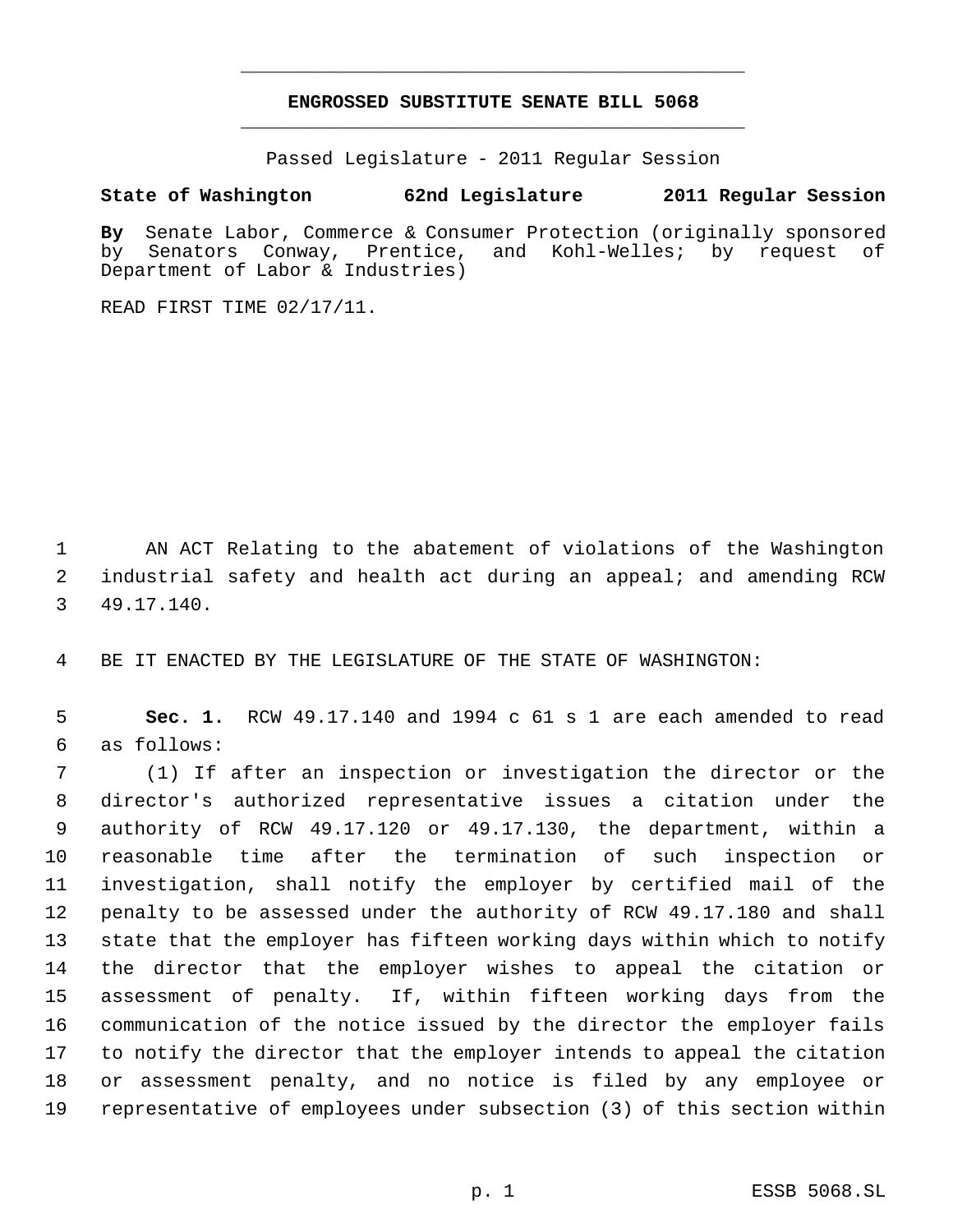such time, the citation and the assessment shall be deemed a final order of the department and not subject to review by any court or agency.

 (2) If the director has reason to believe that an employer has 5 failed to correct a violation for which ((a citation has been issued within the period permitted in the citation for its correction, which period shall not begin to run until the entry of a final order in the 8 case-of-any-appeal-proceedings-under-this-section-initiated-by-the 9 employer-in-good-faith-and-not-solely-for-delay-or-avoidance-of 10 penalties)) the employer was previously cited and which has become a 11 final order, the director shall notify the employer by certified mail of such failure to correct the violation and of the penalty to be assessed under RCW 49.17.180 by reason of such failure, and shall state that the employer has fifteen working days from the communication of such notification and assessment of penalty to notify the director that the employer wishes to appeal the director's notification of the assessment of penalty. If, within fifteen working days from the receipt of notification issued by the director the employer fails to notify the director that the employer intends to appeal the notification of assessment of penalty, the notification and assessment of penalty shall be deemed a final order of the department and not subject to review by any court or agency.

 (3) If any employer notifies the director that the employer intends to appeal the citation issued under either RCW 49.17.120 or 49.17.130 or notification of the assessment of a penalty issued under subsections (1) or (2) of this section, or if, within fifteen working days from the issuance of a citation under either RCW 49.17.120 or 49.17.130 any employee or representative of employees files a notice with the director alleging that the period of time fixed in the citation for the abatement of the violation is unreasonable, the director may reassume jurisdiction over the entire matter, or any portion thereof upon which notice of intention to appeal has been filed with the director pursuant to this subsection. If the director reassumes jurisdiction of all or any portion of the matter upon which notice of appeal has been filed with the director, any redetermination shall be completed and corrective notices of assessment of penalty, citations, or revised periods of abatement completed within a period of thirty working days. The thirty-working-day redetermination period may be extended up to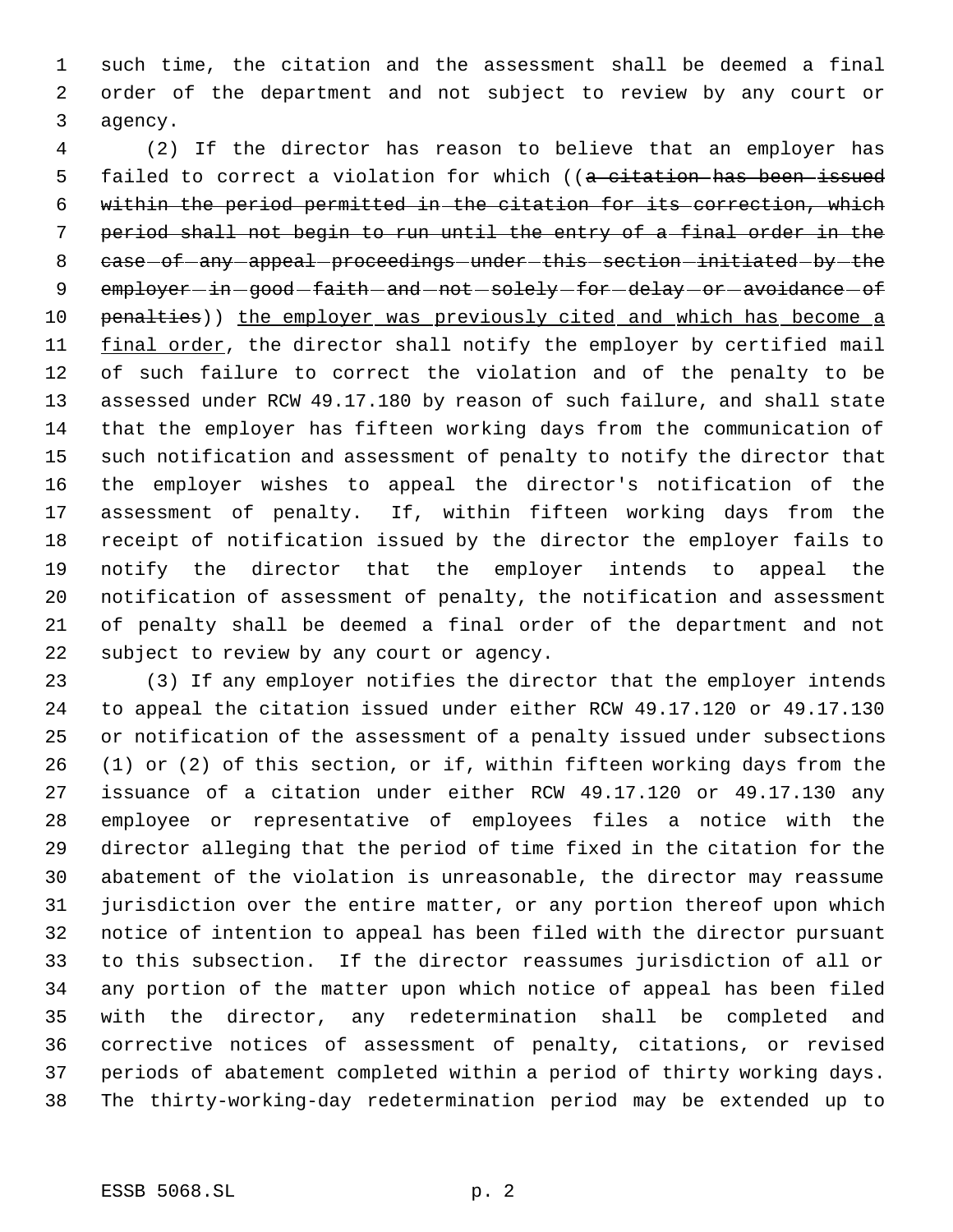fifteen additional working days upon agreement of all parties to the appeal. The redetermination shall then become final subject to direct appeal to the board of industrial insurance appeals within fifteen working days of such redetermination with service of notice of appeal upon the director. In the event that the director does not reassume jurisdiction as provided in this subsection, the director shall promptly notify the state board of industrial insurance appeals of all notifications of intention to appeal any such citations, any such notices of assessment of penalty and any employee or representative of employees notice of intention to appeal the period of time fixed for abatement of a violation and in addition certify a full copy of the record in such appeal matters to the board. The director shall adopt rules of procedure for the reassumption of jurisdiction under this subsection affording employers, employees, and employee representatives notice of the reassumption of jurisdiction by the director, and an opportunity to object or support the reassumption of jurisdiction, either in writing or orally at an informal conference to be held prior to the expiration of the redetermination period. Except as otherwise 19 provided under subsection (4) of this section, a notice of appeal filed under this section shall stay the effectiveness of any citation or notice of the assessment of a penalty pending review by the board of industrial insurance appeals, but such appeal shall not stay the effectiveness of any order of immediate restraint issued by the director under the authority of RCW 49.17.130. The board of industrial insurance appeals shall afford an opportunity for a hearing in the case of each such appellant and the department shall be represented in such hearing by the attorney general and the board shall in addition provide affected employees or authorized representatives of affected employees an opportunity to participate as parties to hearings under this subsection. The board shall thereafter make disposition of the issues in accordance with procedures relative to contested cases appealed to the state board of industrial insurance appeals.

 Upon application by an employer showing that a good faith effort to comply with the abatement requirements of a citation has been made and that the abatement has not been completed because of factors beyond the employer's control, the director after affording an opportunity for a hearing shall issue an order affirming or modifying the abatement requirements in such citation.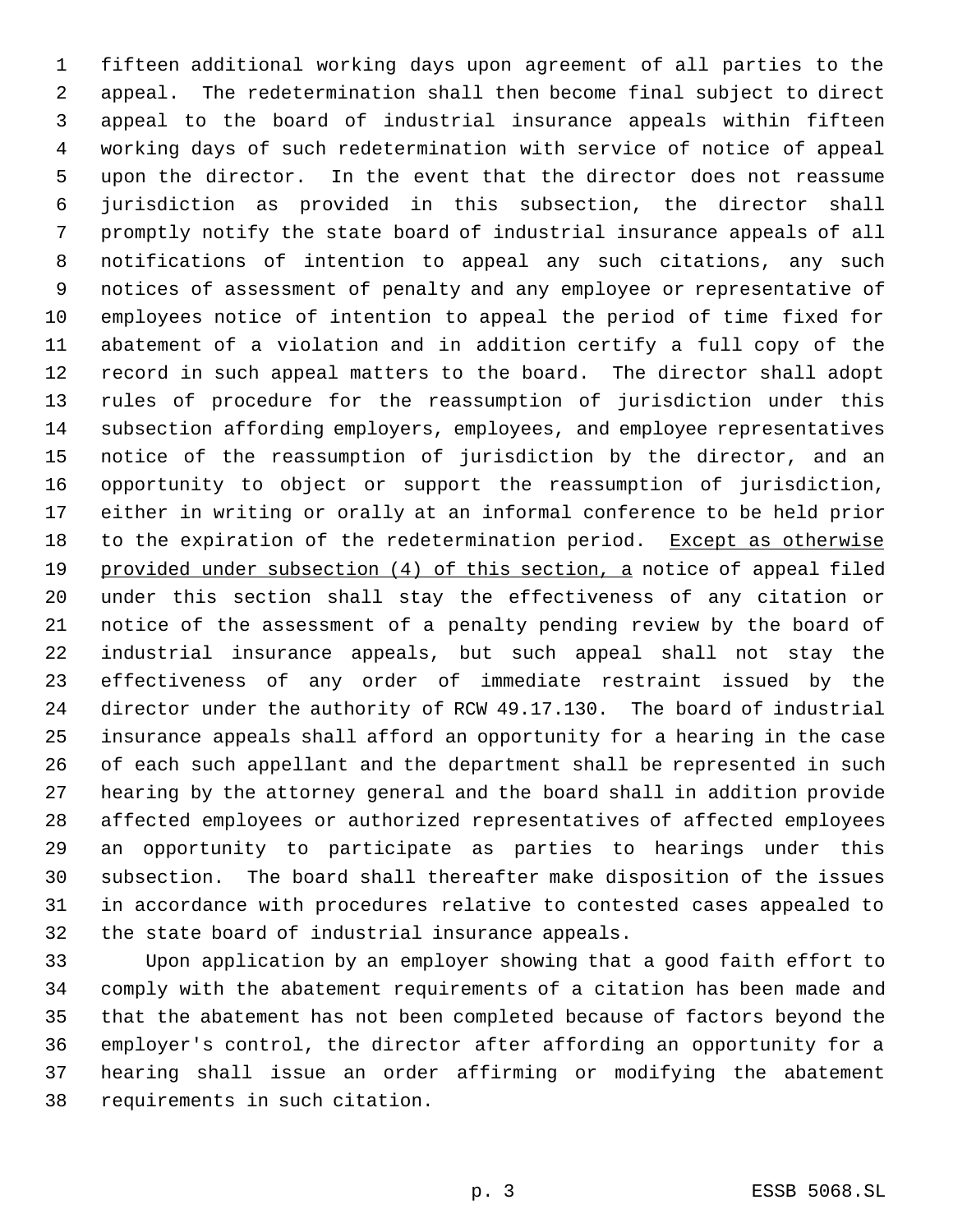(4) An appeal of any violation classified and cited as serious, willful, repeated serious violation, or failure to abate a serious violation does not stay abatement dates and requirements except as follows:

 (a) An employer may request a stay of abatement for any serious, willful, repeated serious violation, or failure to abate a serious violation in a notice of appeal under subsection (3) of this section;

 (b) When the director reassumes jurisdiction of an appeal under subsection (3) of this section, it will include the stay of abatement request. The issued redetermination decision will include a decision 11 on the stay of abatement request. The department shall stay the 12 abatement for any serious, willful, repeated serious violation, or 13 failure to abate a serious violation where the department cannot determine that the preliminary evidence shows a substantial probability 15 of death or serious physical harm to workers. The decision on stay of 16 abatement will be final unless the employer renews the request for a 17 stay of abatement in any direct appeal of the redetermination to the board of industrial insurance appeals under subsection (3) of this section;

 (c) The board of industrial insurance appeals shall adopt rules necessary for conducting an expedited review on any stay of abatement 22 requests identified in the employer's notice of appeal, and shall issue a final decision within forty-five working days of the board's notice of filing of appeal. This rule making shall be initiated in 2011;

 (d) Affected employees or their representatives must be afforded an opportunity to participate as parties in an expedited review for stay of abatement;

 (e) The board shall grant a stay of an abatement for a serious, willful, repeated serious violation, or failure to abate a serious violation where there is good cause for a stay unless based on the preliminary evidence it is more likely than not that a stay would result in death or serious physical harm to a worker;

 (f) As long as a motion to stay abatement is pending all abatement requirements will be stayed.

 (5) When the board of industrial insurance appeals denies a stay of abatement and abatement is required while the appeal is adjudicated, the abatement process must be the same process as the process required for abatement upon a final order.